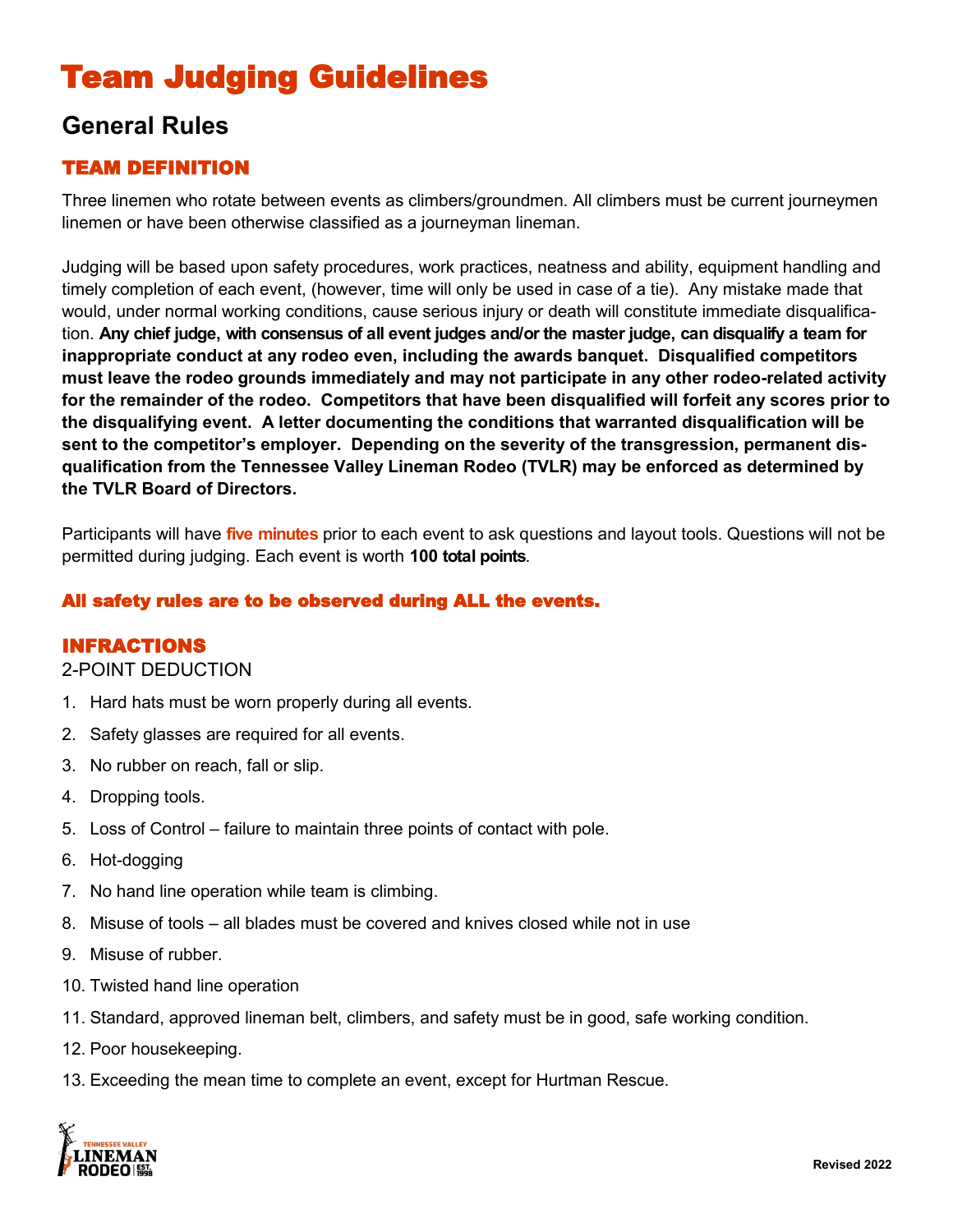# Individual Competitor Judging Guidelines

### INFRACTIONS

2-POINT DEDUCTION

- 14. Groundman not wearing work gloves.
- 15. Long sleeve shirts are **required** for all events. OSHA rules will apply. Journeymen should know what to use and what to wear. If shirt has buttons on the sleeves, they must be buttoned. Sleeves cannot be pushed or rolled up. Shirt tails must be completely tucked into pants at the start of the event.
- 16. Rubber gloves ground to ground for all pole events.
- 17. All work gloves must be leather palms and inside fingers with a 4 inch cuff.
- 18. First Journeyman to climb pole does not carry handline.
- 19. Handline is dropped while both Journeyman are up the pole.
- 20. Groundman not tagging handline for Journeyman to climb pole.
- 21. During 5-minute set-up time, all climbing participants must inspect rubber gloves using the specified manufacturer field air test.
- 22. Exceeding the time limit between events.
- 23. Competitors are prohibited from using two primary devices.
- 24. Hot sticks used for all events must be a minimum of 8 feet long.
- 25. All climbers ascending the pole must carry a running hand line that is capable of performing Hurtman Rescue if necessary.
- 26. Competitors are required to bring their own tools to each event and be prepared to compete at check-in.

#### INFRACTIONS

#### 5-POINT DEDUCTION

1. Exceeding the drop dead time to complete an event.

#### INFRACTIONS

#### 10-POINT DEDUCTION

- 1. Accidental contact with phases.
- 2. Working opposite phases.
- 3. Not using hand line or material bag for sending material up and down the pole.
- 4. Second Journeyman starts climbing before first Journeyman is buckled off.
- 5. Cutout and fall to ground.